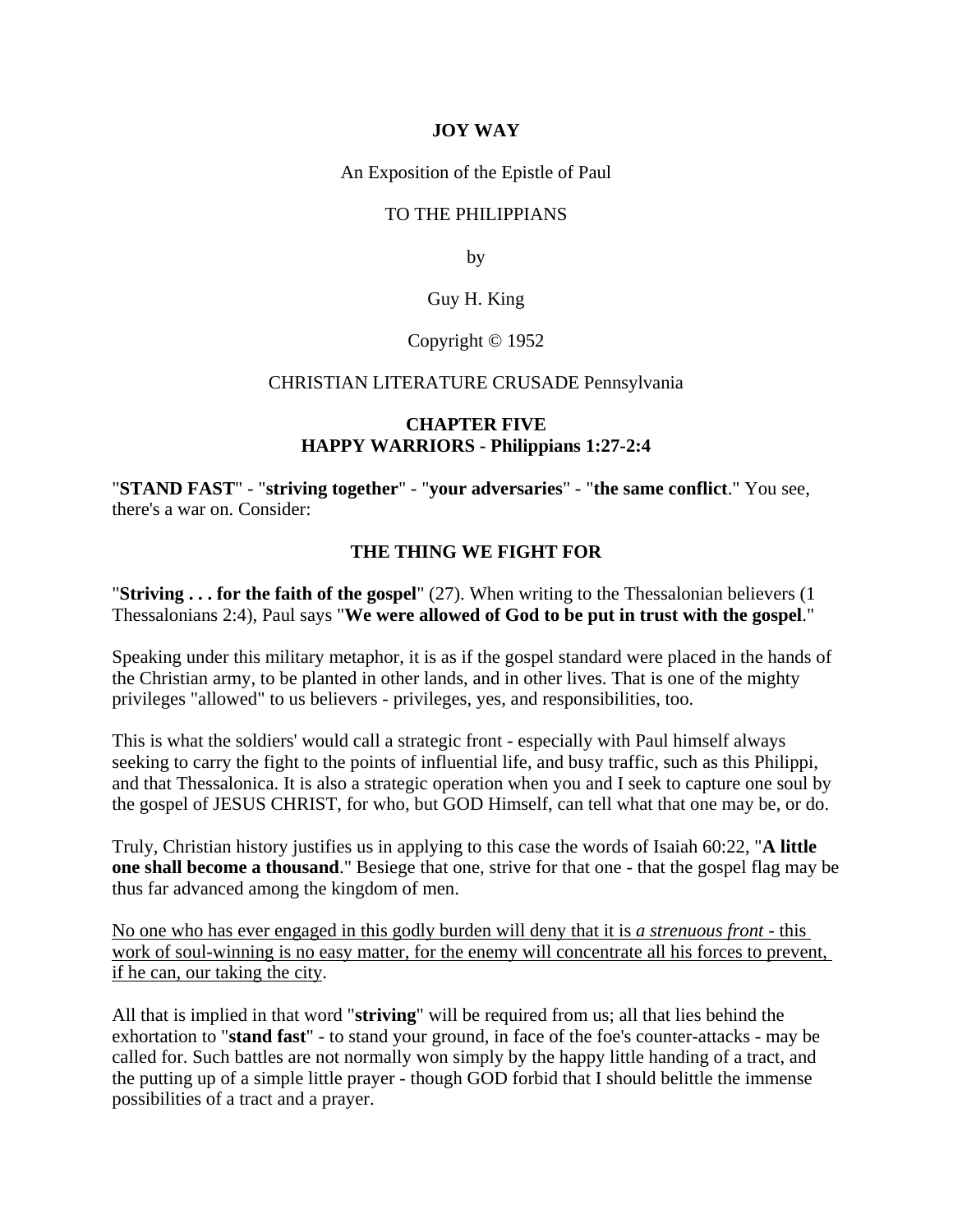It is only the careless, and almost flippant, manner in which this is sometimes done that I am warning myself and you about. Do you remember that verse of Horatius Bonar's

> "Go, labour on while it is day: The world's dark night is hastening on; Speed, speed thy work; cast sloth away; It is not thus that souls are won."

All the modern hymn-books have that last line thus: but in an earlier day we used to sing it differently, and as I feel sure was Dr. Bonar's original wording

"With strong great wrestlings souls are won."

How GOD had to wrestle for Jacob's soul - "**there wrestled a Man with him**", Genesis 32:24. It was there, at long last, at Jabbok, not at Bethel, in chapter 28, that the patriarch was, as we should say, converted. Ay, this planting of the Flag is not for slothful Christians, but for those who are prepared for strenuous wrestling.

One further thing we will note as, through the telescope of this passage, we survey the scene of the spiritual combat: that it is a single front - "**in one spirit**", he says, and "**with one mind**"; it is a "**striving together**"; and they share "**the same conflict**."

One is at one end of the line, Paul at Rome; others at the other end, those at Philippi - but it is the same line. Zephaniah 3:9 has a beautiful idea in the margin, "to serve Him with one shoulder." Have you ever seen a military march past? Not a shoulder out of place: for all the world as if it were but one shoulder. What a picture of a united front!

There may be different regiments - call them, if you will, Anglicans, Congregationalists, Baptists, Brethren, Methodists, Presbyterians, and so on; but it is the same army, facing the same enemy, in the same Cause, under the same Commander, the "**Captain of the host of the Lord**", Joshua 5:14, "**the Captain of their salvation**", Hebrews 2:10, a "**Commander to the people**", Isaiah 55:4.

- Uniformity - means wearing the same uniform, which I don't know that we want; - Unity - means fighting the one cause, for which CHRIST Himself prayed, "**that they all may be one . . . that the world may believe**", John 17:21.

Let us, then, forswear fighting each other, and see that we are found "**striving together for the faith of the gospel**." For, ponder -

### **THE ENEMY WE FIGHT AGAINST**

"**Your adversaries**" (28). Ah yes, whenever we are seeking to advance the Flag of the Faith there will be foes who, whether consciously or unconsciously, are under the direction of the chief enemy of souls - "**your adversaries**" are the tools and instruments of "**your adversary**", I Peter 5:8.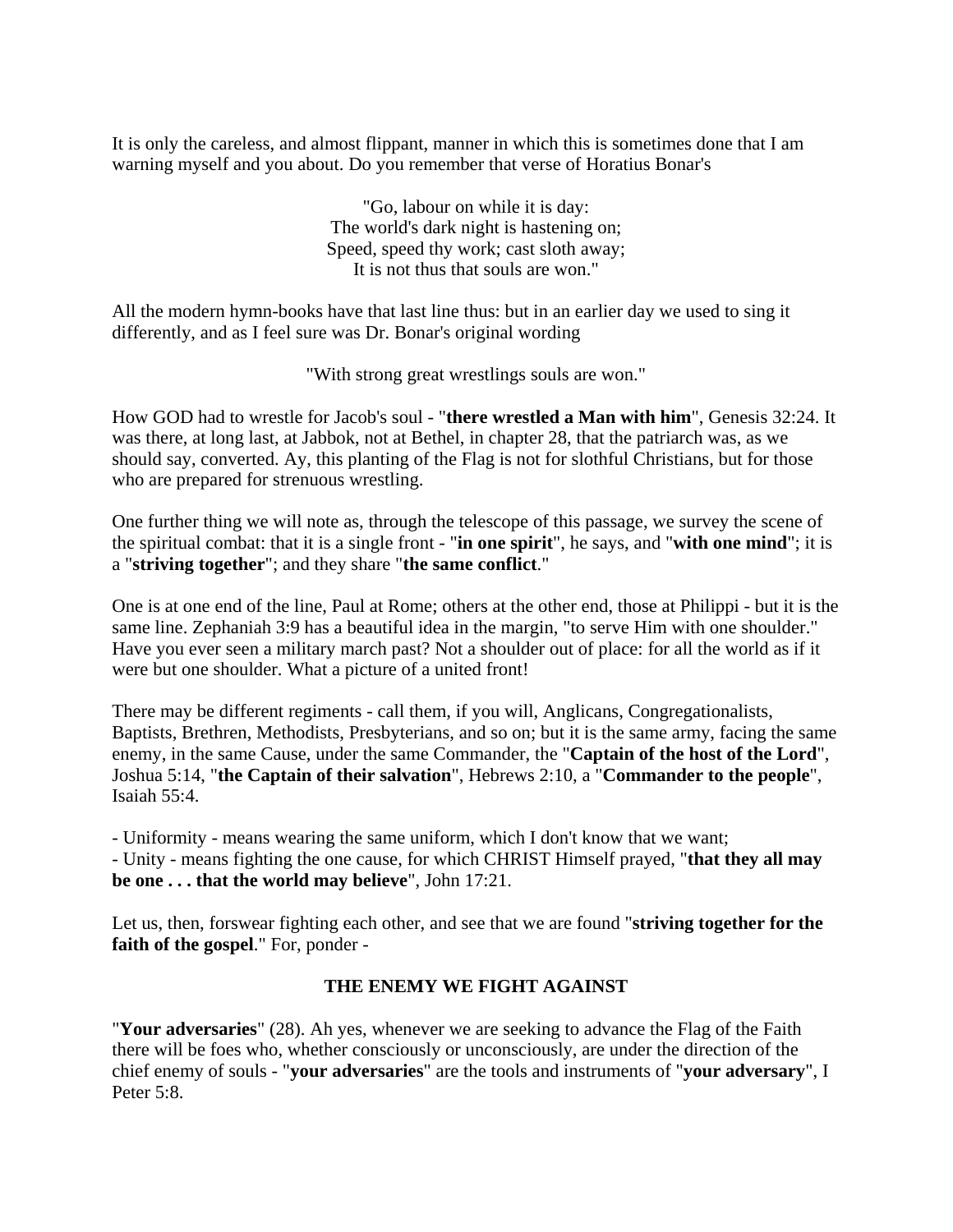All along the line Paul had had painful experience of adversaries - even in this very Philippi, to which he was writing, as Acts 16:22-24 tells us. And, inasmuch as he always practised what he preached, he is able authoritatively to exhort these believers to be "**in nothing terrified**" by the opposition.

The word is "*scared*" - the idea is of a horse shying from sudden fright. So, says the apostle, and he knew what he was talking about, don't shy at anything that the enemy shall do, or threaten but seek grace from GOD to "**stand fast**" to your purpose (27).

To "**suffer**" for CHRIST Paul counts as high privilege (29) - indeed, martyrdom was eagerly sought by many believers in those perilous days of the early Church: it is honour "**to believe**", it is honour "**to suffer**." Like Wordsworth's *Happy Warrior*, who "Turns his necessity to glorious gain".

Note what is the effect of such steadfastness upon the enemy - "**which is to them an evident token of perdition**" (28). Such stout resistance in the face of all that their opposition and persecution can do fills them with apprehension.

There begins to dawn on them the realisation that the game is up! "**Your adversary, the devil, as a roaring lion, walketh about, seeking whom he may devour**", I Peter 5:8; but by faith we may receive the lion-heart of Him who is "**the Lion of the tribe of Juda**", Revelation 5:5. This your fearlessness when menaced by persecution will make it quite evident to the foe that victory lies with you: "**and that of GOD**."

It is not we, but He that overcomes. You may say that the blushing boy David conquers the massive, booming Goliath - but, in reality, it is GOD that does it, as that brave "**youth**", I Samuel 17:33, was well aware - "**this day will the Lord deliver thee into mine hand**" (verse 46).

Well, how depressing to the enemy is the endurance of the saints. It is time we turned our attention to:

# **THE SOLDIERS WE FIGHT WITH**

We do not fight alone; as we saw just now, it is a united front - we are members of an army, combating for a common objective. What, then, is to be our relation to our fellows alongside of whom we battle?

What a difference it makes if the fifteen, or eleven, of a football side, or if the members of a cricket team, or if the masters of a school staff, or if the crew of a racing-eight, or if the people of a local church (hence 4:2), or if the men of the army company, are completely friendly toward each other - they will work, or strive, or serve, or fight, so much the more happily and successfully. What, then, of the personal relations between the soldiers of the Cross?

Dropping all metaphor, verses 3-4 of chapter 2, have much of importance to say to us.

(i) *There is to be no internal strife* - "**of one accord, of one mind**" (2); "**let nothing be done**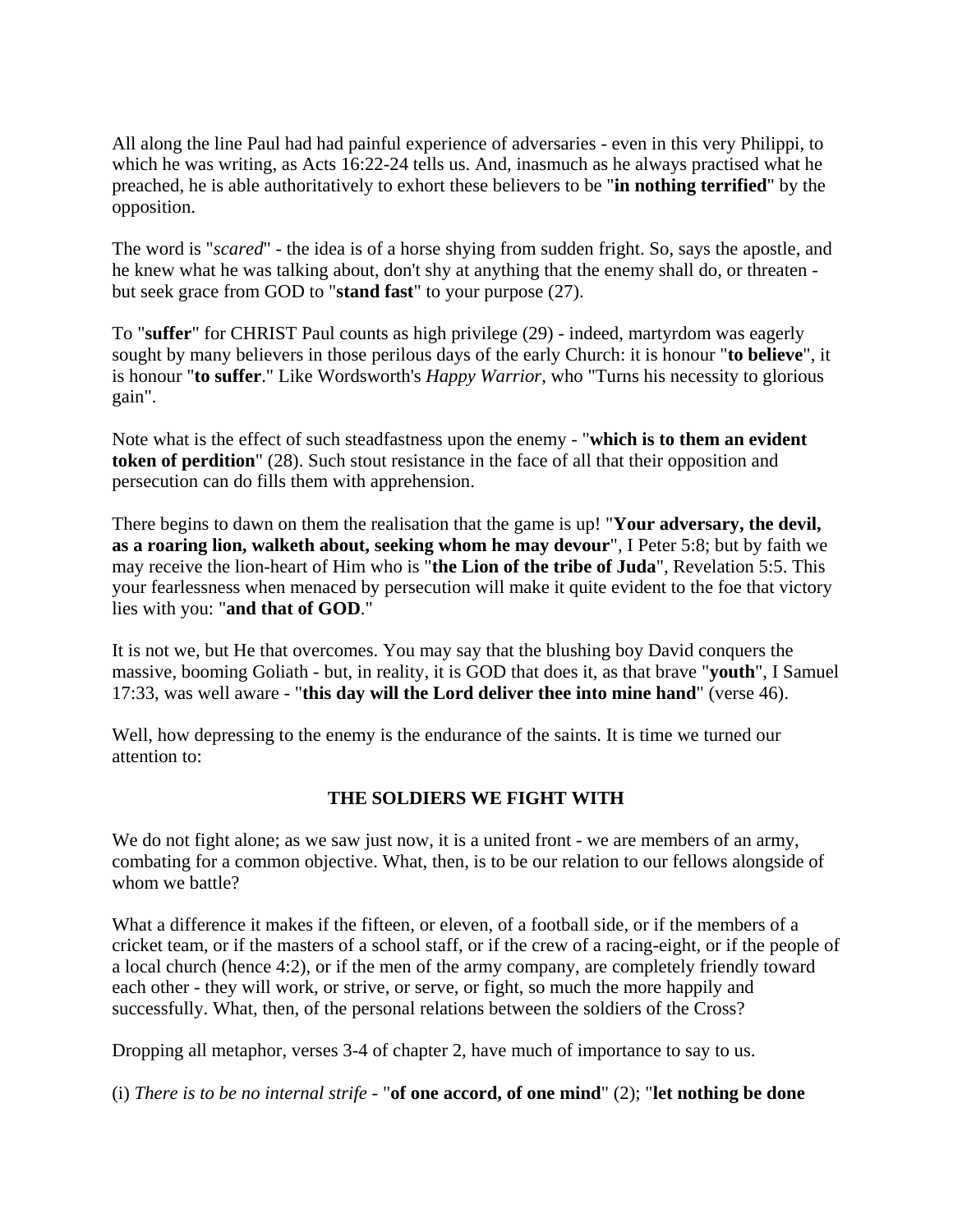**through strife or vainglory**". Quarrelsomeness can do such a lot of damage, and bring such discredit upon the Cause; yet one does find Christians at loggerheads - and often over such stupid, trifling matters: all too frequently it is concerned with personal grievances and selfglorification.

(ii) *There is to be no fancied superiority* - "**in lowliness of mind let each esteem other better than themselves**". The Greek word here translated "**lowliness of mind**" was, according to Lightfoot, always used in a bad sense, meaning abject, groveling; but, as the result of the life of CHRIST, this quality of humility is, in the New Testament, raised to its proper level. There is such a thing as mock-humility, of the Uriah Heep type - true lowliness is so different from this.

Let us not forget that there is also a true and proper pride - a sense of the honour of being in such an Army. Listen to Paul in Acts 27:23, "**God, whose I am, and whom I serve**": with what ringing tones the words are uttered, reflecting his feeling of privilege. It does not spring from any idea of his own worthiness, or achievement; but is the expression of his realisation of the wonder of his Commander. Concerning himself, and relating to others, his attitude is always to be humble-spirited.

(iii) *There is to be no self-seeking* - "**look not every man on his own things, but every man also on the things of others**". That word "**look**" is an unusual one. It means to regard fixedly, so as to aim at. See that man at the butts: how carefully his eye is on that bull, all his attention and concern is on it. So is it with some people that they are so exclusively occupied with their own interests that they are entirely oblivious of anyone else's.

To be for ever looking for, scheming for, his own self-advantage is the mark of a thoroughly bad soldier. See where it led that unfortunate soldier, Achan, in Joshua 7:19. When he saw the gold, the silver, and the garment he thought at once of his own enrichment, with not a thought of what it would entail for his family, and for his fellow-soldiers. Let the Christian warrior take warning. We pass on to think of -

### **THE LEADERS WE FIGHT UNDER**

We have here a moving glimpse of the Human Leader. Paul had meant so much to that church at Philippi, since the day when he crossed over to the city from Troas; he had shown such constant care of them; he held them in special affection; they were joined with him in such an inspiring comradeship - "**having the same conflict which ye saw in me** [when he was beaten and imprisoned in their city], **and now hear to be in me** [imprisoned in Rome]", 1:30.

I am sure that on his next visit he would have chosen, if it had then been extant, as his opening hymn, "Blest be the tie that binds our hearts in Christian Love." It is grand when we can rejoice over those who, under GOD, have been our human leaders. How the present writer thanks GOD for the vicar of his boyhood's church, the late Archdeacon R. C. Joynt, and for two vicars under whom he served as curate, A. Cochrane, and Canon W. E. Daniels - and so many others, his "elders and betters" in the Lord.

Ah yes, it is good to have leaders whom we can esteem and revere. But, says Paul, you must not depend too much on them - "**whether I come and see you, or else be absent**", you are to "**stand**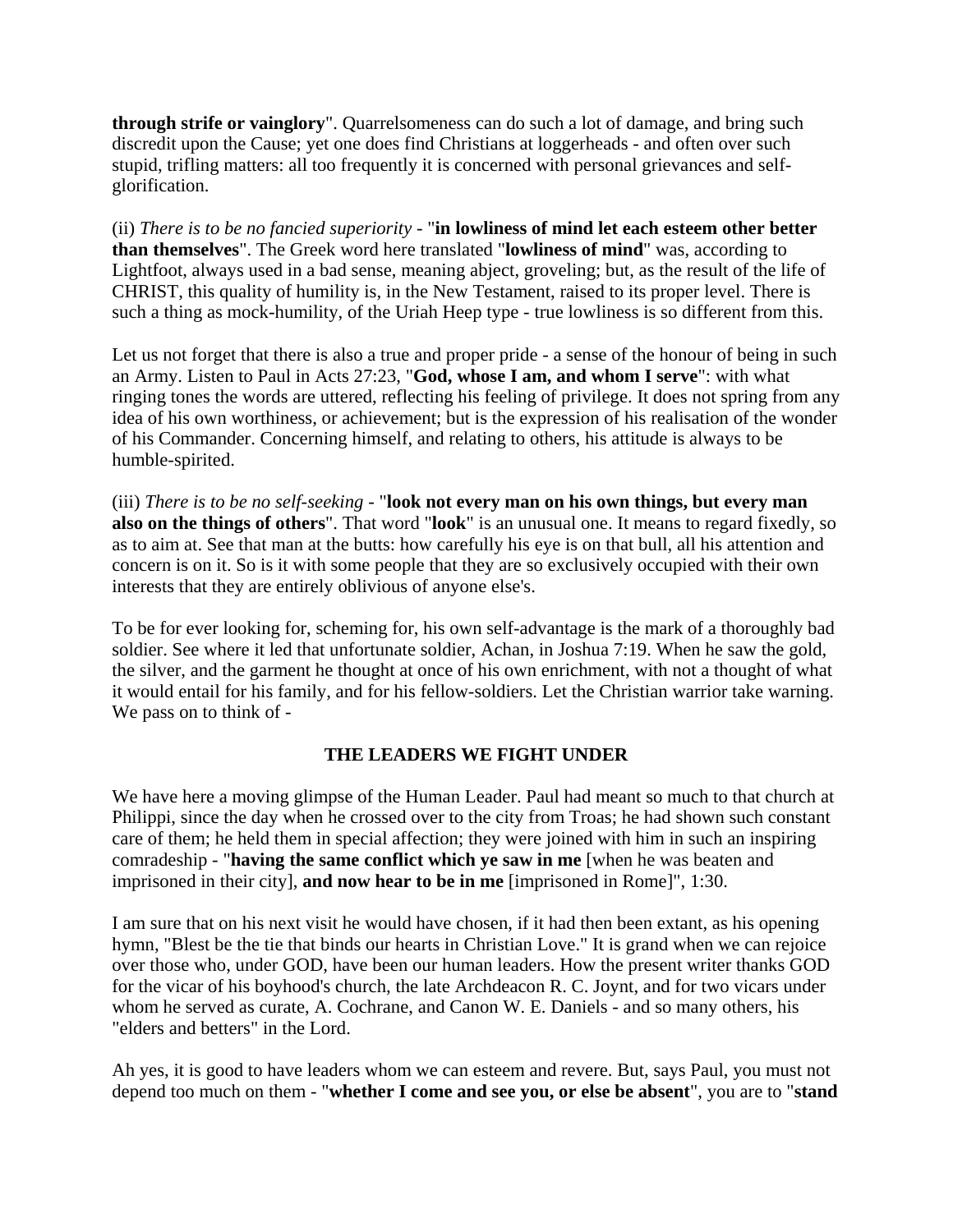**fast**": your feet founded not on him, but on Him.

So we get here a clear view of the Divine Leader. "**In one spirit**" - the One SPIRIT. "**For by one Spirit are we all baptised into one body . . . and have been all made to drink into one Spirit**", I Corinthians 12:13; "**For through Him we both have access by one Spirit unto the Father**", Ephesians 2:18.

Yes, He is our Leader, for "**as many as are led by the Spirit of God, they are the sons of God**", Romans 8:14.

Does your watch keep good time? I have a hall-clock, which is a great friend of mine; it was presented to me when I left my first curacy, in 1918. Its only trouble is that it is, in its old age, a bad timekeeper. In my constant attempts to keep it right I am driven to seek a guide. Where shall I look for such leadership? Ah, my watch! No, alas; for while the clock always loses, my watch always gains. You will guess that it is my regular habit to regulate both by TIM - the telephone automatic recording of Greenwich Mean Time.

## **Learn, then, to go for leadership, not to those who, even the best of them, may go wrong, and lead you astray, but to the fountain head - to the SPIRIT of GOD Himself - not human leadership, but Divine, whether in life's wayfare, or life's warfare.**

The story is told that in the French Wars our soldiers were very dispirited on the eve of a great battle, owing to the disparity in the number of the English troops. Gathered around a camp fire as night fell a few men were pessimistically discussing the situation; every now and then another, and another, joined the group, unrecognised in the darkness, but all seemed to agree on the hopelessness of the morrow's fight: they were so heavily outnumbered - their own so few, the enemy's so many. When out spoke a new voice in the discussion - a voice of one who had come unnoticed in the shadows of the fire-light - a voice so well-known to them all - a voice whose ringing tones called them instantly out of their despair - a voice that posed one strategic question: "And how many do you count me for?" It was the Iron Duke himself, the great Duke of Wellington, who led them that next morning, in spite of the French big majority, to a brilliant victory. How much, how many, do you count your Leader for?

If you are even standing alone for Him in the fight - in your office, in your workshop, in your factory, in your school, in your company, in your home - remember the blessed truth that "One, with GOD, is always a majority". Even if there be but two of you, and that, surrounded by belligerent forces, II Kings 6:16 remains true, "**Fear not, for they that be with us are more than they that be with them**". Such, O ye Philippians, O ye my readers, is the Leader under whom this fight of faith is waged to victory. And now:

# **THE UNIFORM WE FIGHT IN**

Qualities of Christian character are, in the Epistles, so often likened to articles of clothing, and pieces of armour, that I make no apology for treating our closing meditation under that suggestive figure.

Look, first, at 1:27, "**Only let your conversation** [behaviour] **be as it becometh the gospel of**